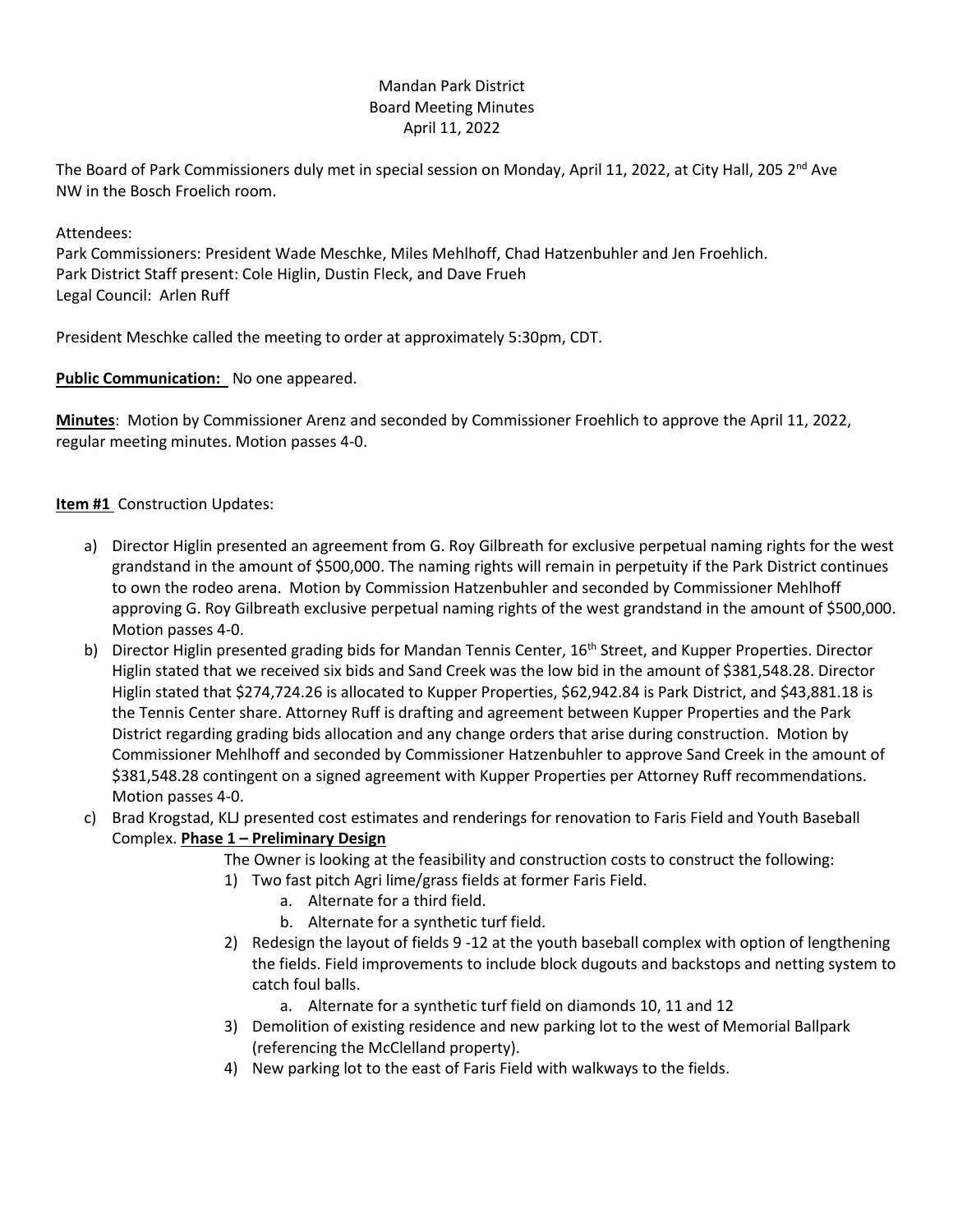Cost estimates for Faris Field \$2.5 million which includes (1) synthetic turf field, (2) Agri-lime field with grass outfields, concrete walkways, grandstand for two hundred people which includes press box. Cost estimate is \$1.88 million as the base estimate with \$564,783 for design and contingency fees. These cost estimates do not include a restroom or concession building currently. Parking lots cost estimated for McClelland property is \$724,600 and parking lot east of Faris Field is estimated at \$893,500 which is not recommended to proceed at this time.

The youth baseball complex renovation is estimated at \$2.5 million which includes reconfiguring diamonds 9 & 10. Diamond 9 would be the new JV competition field which will include a synthetic turf infield and grass outfield with upgraded dugouts, backstop, and grandstand/press box. If a full synthetic turf field for infield and outfield for both fields increase costs to \$2.2 million and then to add turf infields for diamonds 11 & 12 brings a total cost to \$5.3 million. Damian Huettl, Mandan Baseball Club, was unable to attend and submitted a written request for the Park District to match their contribution in the amount of \$1.378 million. The Baseball Club proposes equal contributions from the Baseball Club and Park District as follows toward the reconstruction of Fields 9-12 based on KLJ's most recent estimates:

| \$1,720,629.30 | BASE BID (artificial turf infields on fields 9 and 10) |
|----------------|--------------------------------------------------------|
| 520,730.00     | artificial turf outfield JV                            |
| 56,000.00      | masonry dugout                                         |
| 60,000.00      | backstop masonry and netting                           |
| 61,050.00      | sod multi-purpose outfield                             |
| 169,160.00     | artificial turf field 11                               |
| $+ 169,160.00$ | artificial turf field 12                               |
| \$2,756,729.30 |                                                        |

Lance Behlovek representing the Girls Fast Pitch program requested approval to proceed with construction of the three fields. Mr. Behlovek stated that the goal is to have fields playable by 2024, but 2025 is realistic. Discussion was held on the dollar amount the Girls Fast Pitch Club will fundraise and Lance Behlovek stated that they are willing to raise \$2 million with the assumption that the Park District would commit the \$500,000. The board chose to table the financial contributions until our April 18, 2022, retreat.

d) Director Higlin stated that to accept bids for an improvement district, bids can not exceed 40% of engineer estimates. Director Higlin stated that we approved preliminary cost estimates in July 2021 and since then material costs have doubled along with fuel increases. Director Higlin requested Burian & Associated to update the costs estimates for phase 2 which have doubled. Originally phase 2 estimated at \$750,000 and now has increased to \$1.3 million. Director Higlin presented this information last month, but we did not get a motion to approve the revised cost estimates. Motion by Commissioner Froehlich and seconded by Commissioner Hatzenbuhler to approve engineer estimates in the amount of \$1.3 million for the irrigation transmission line and levee work. Motion passes 4-0.

Item #2: Director Higlin presented an opportunity to purchase one acre in Keidel 5<sup>th</sup> Addition for \$80,000 plus special assessments estimated at \$120,000. Commissioner Mehlhoff and Park Operations Manager Fleck toured the area and determined proximity to Legion Park and Ft. Lincoln Elementary School currently provides green space and playground equipment access. Consensus among board members was the cost, and that normally developers allow us to secure park property for a reduced amount. President Meschke asked if \$80,000 an acre was market value. Director Higlin stated that we did not pay for an appraisal to determine market value. Doug Larsen, develop and realtor for Keidel 5<sup>th</sup> Addition, stated that we are selling the property per lot and not per acre. Currently they are selling lots for \$65,000 and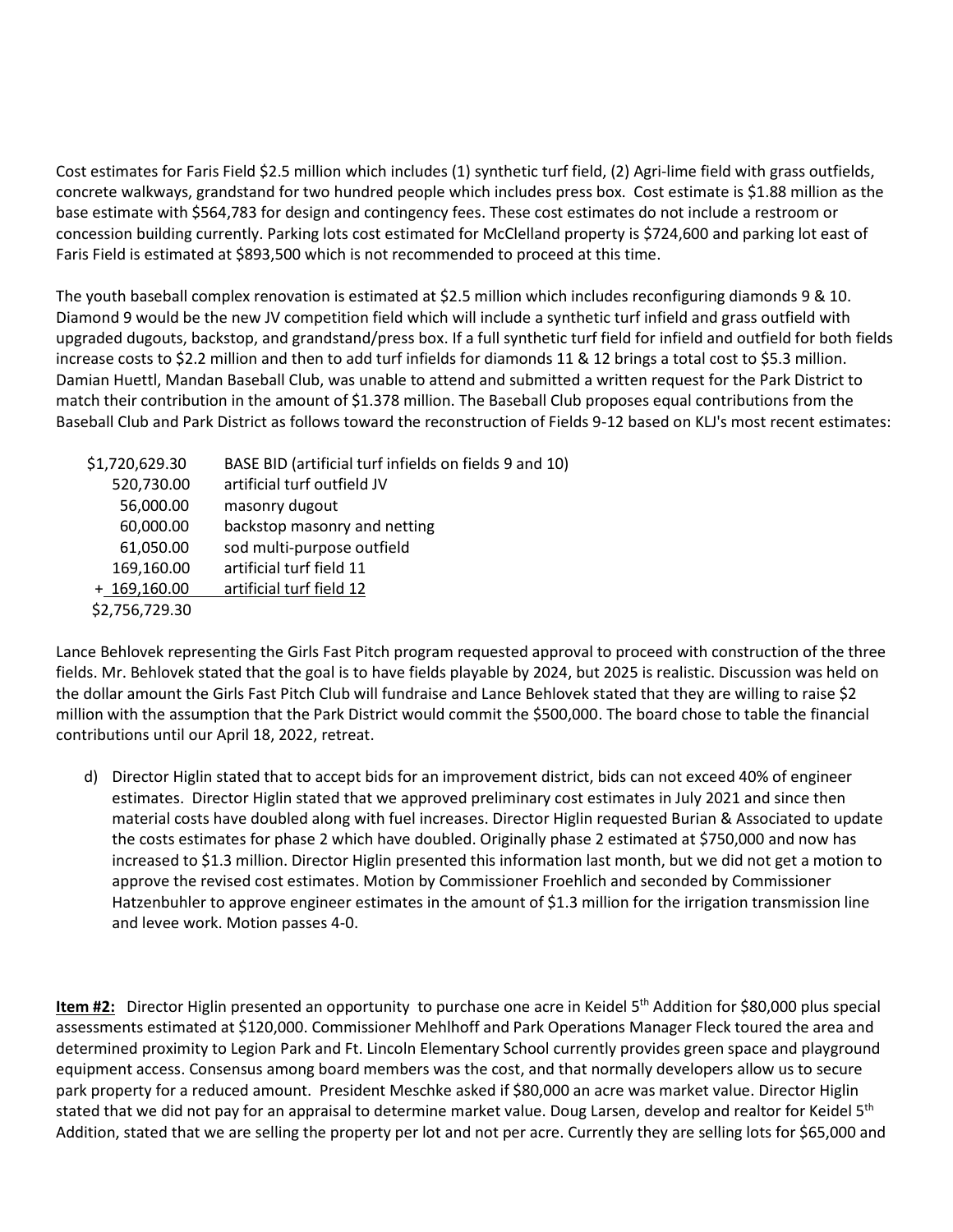you are considering purchasing three lots for \$80,000. Motion by Commissioner Hatzenbuhler and seconded by Commissioner Mehlhoff to decline the land proposal for Keidel 5<sup>th</sup>. Motion passes 4-0.

**Item # 3:** Director Higlin stated that letters were mailed to adjacent landowners March 22, 2022, and the deadline to remove stored vehicles and campers from park property is May 1, 2022. I have received phone calls from residents supporting the enforcement of removing items from park property. Resident, Mike Spitzer stated his support of making residents who store junk on park property to have it removed. He would like to still have access to his back yard but does not store anything on park property. Attorney Ruff is reviewing the documents relating to the requirements placed on Nicola's Park which is debatable if the covenants are enforceable. The item was tabled until May board meeting.

Item #4: Recreation & Facilities Manager Frueh presented recommendations for price increases to all program and facility rentals. Recreation & Facilities Manager Frueh stated that the fee increase was presented at the portfolio meeting and Commissioners Hatzenbuhler and Arenz supported the increases. Fee increases are summarized in the spreadsheet provided, motion by Commissioner Froehlich and seconded by Commissioner Mehlhoff to approve proposed Rec & Facilities increases as presented. Motion passes 4-0.

Commissioner/Staff reports: Director stated that the Foundation Committee met last week to develop the bylaws, and articles of incorporation that will start the process with the Secretary of State to create our foundation and 501c3 status.

Park Operations Manager Fleck stated that the shelter at Legion Park is completed and ready for spring rentals.

Motion by Commissioner Hatzenbuhler and seconded by Commissioner Mehlhoff to approve the monthly bills. Motion passes

4-0.

#### **Check Summary Register April 2022**

|       | <b>Name</b>                        | <b>Check Date</b> | <b>Check Amt</b> |                                                         |
|-------|------------------------------------|-------------------|------------------|---------------------------------------------------------|
|       | <b>11000 STARION FINANCIAL</b>     |                   |                  |                                                         |
| 44197 | ALL AMERICAN ARENA                 | 4/12/2022         |                  | \$670.17 Hockey skates - SSC                            |
| 44198 | ALYEA, CODY                        | 4/12/2022         |                  | \$24.41 March Cell Phone Reimb - Parks                  |
| 44199 | ASSOCIATED SUPPLY CO INC           | 4/12/2022         |                  | \$4,500.00 Kiddie pool heater - RR                      |
| 44200 | <b>AVI SYSTEMS</b>                 | 4/12/2022         |                  | \$31,225.69 Handheld Transmitter with Microphone - SSC  |
| 44201 | <b>BABE RUTH LEAGUE</b>            | 4/12/2022         |                  | \$200.00 Babe Ruth League Charter Fees                  |
| 44202 | <b>BISMARCK MANDAN CHAMBER</b>     | 4/12/2022         |                  | \$295.00 Membership Dues - ADMIN                        |
| 44203 | <b>BISMARCK-MANDAN CVB</b>         | 4/12/2022         |                  | \$105.00 BMCVB Annual Meeting - ADMIN                   |
| 44204 | <b>BSN SPORTS</b>                  | 4/12/2022         |                  | \$224.64 Volleyball Trainer                             |
| 44205 | <b>BURIAN &amp; ASSOCIATES LLC</b> | 4/12/2022         |                  | \$15,910.00 Heart River Irrig Source Design-Impr Dist   |
| 44206 | CHI ST ALEXIUS HEALTH              | 4/12/2022         |                  | \$250.00 1ST QTR EAP FEES                               |
| 44207 | <b>CITY OF MANDAN</b>              | 4/12/2022         |                  | \$511.27 Unleaded gas & diesel - Parks                  |
| 44208 | DAKOTA STAR GYMNASTICS             | 4/12/2022         |                  | \$502.99 Reimburse Amanda's March Health Insurance      |
| 44209 | DIRK PLUMBING & HEATING INC        | 4/12/2022         |                  | \$1,160.33 Install valves to Isolate locker rooms - ASA |
| 44210 | DYNAMIC BRANDS                     | 4/12/2022         |                  | \$3,380.40 Push Carts - PW                              |
| 44211 | FRUEH, DAVE                        | 4/12/2022         |                  | \$90.09 March Mileage Reimb - Rec                       |
| 44212 | <b>HORNUNGS</b>                    | 4/12/2022         |                  | \$389.15 Key tags - PW                                  |
| 44213 | <b>INDEPENDENT TELEPHONE</b>       | 4/12/2022         |                  | \$7,809.06 Data Room Clean Up - Admin                   |
| 44214 | <b>INNOVATIVE OFFICE</b>           | 4/12/2022         |                  | \$42.09 Paper - Admin                                   |
| 44215 | JOHS, CASEY                        | 4/12/2022         |                  | \$71.37 March mileage reimb - Rec                       |
| 44216 | K & K INSURANCE GROUP              | 4/12/2022         |                  | \$1,530.00 Babe Ruth League Liability and Accident      |
| 44217 | <b>KLJ ENGINEERING LLC</b>         | 4/12/2022         |                  | \$20,600.00 Engineering for 16th St/Tennis Grading      |
| 44218 | LIBERTY BUSINESS SYSTEMS           | 4/12/2022         |                  | \$150.00 Service on Printer - Admin                     |
| 44219 | NEUBERGER, TERRY                   | 4/12/2022         |                  | \$400.00 March cleaning -Admin bldg                     |
| 44220 | <b>NORTHERN TROPHY &amp;</b>       | 4/12/2022         |                  | \$3,240.50 Adult Volleyball T-Shirts                    |
| 44221 | NRG TECHNOLOGY SERVICES            | 4/12/2022         |                  | \$2,459.08 April IT Services - Admin                    |
| 44222 | PREBLE MEDICAL SERVICES            | 4/12/2022         |                  | \$40.00 Pre-employment drug test - Admin                |
| 44223 | <b>RED RIVER REFRIGERATION</b>     | 4/12/2022         |                  | \$2,999.81 Compressor maintenance - SSC                 |
| 44224 | RIVARDS TURF AND FORAGE            | 4/12/2022         |                  | \$2,711.40 Grass seed - PW                              |
| 44225 | <b>RK ELECTRIC</b>                 | 4/12/2022         |                  | \$2,066.25 Program wave channel in Lazy River-RR        |
| 44226 | NICOLE SCHERR                      | 4/12/2022         |                  | \$61.43 March mileage reimb - MAC                       |
| 44227 | <b>STARION BOND SERVICES</b>       | 4/12/2022         |                  | \$358,735.94 RR 2021 Bond Interest                      |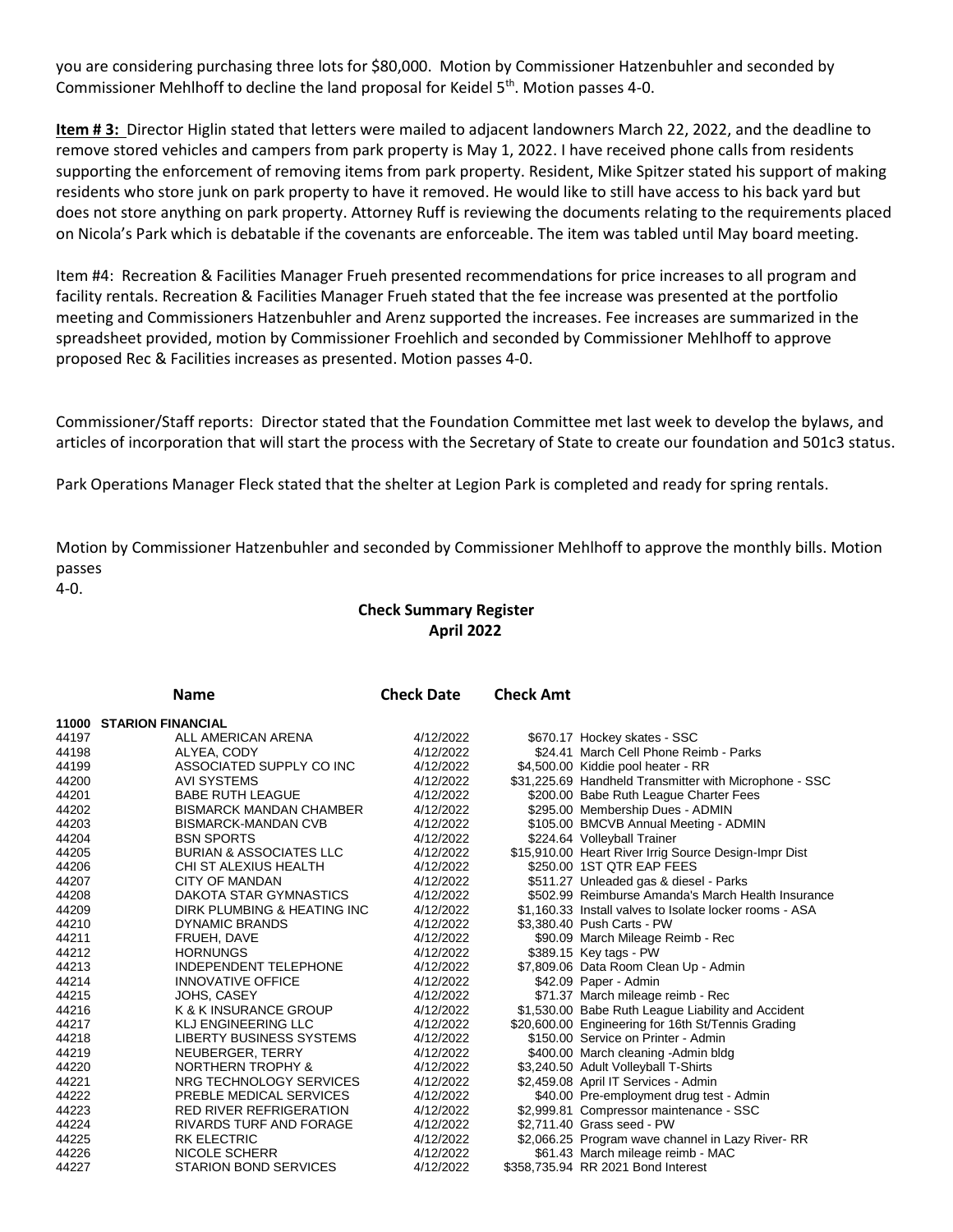| 44228 | <b>STARION INSURANCE</b> | 4/12/2022           |              | \$2,962.00 Building & Outdoor Property coverage       |
|-------|--------------------------|---------------------|--------------|-------------------------------------------------------|
| 44229 | STEINS INC               | 4/12/2022           |              | \$825.33 Garbage Bags and Cleaner - SSC               |
| 44230 | TERRACON CONSULTANTS     | 4/12/2022           |              | \$16,700.00 Soil testing for Bldg & parking lot - MTC |
| 44231 | <b>BISMARCK TRIBUNE</b>  | 4/12/2022           |              | \$1,092.96 Ad for Rodeo bids                          |
| 44232 | <b>THOMAS, KELLY</b>     | 4/12/2022           |              | \$50.00 March Cell Phone Reimb - ADMIN                |
| 44233 | <b>WESTERENG, JOHN</b>   | 4/12/2022           |              | \$39.95 March Cell Phone Reimb - MM                   |
| 44234 | WINFIELD SOLUTIONS LLC   | 4/12/2022           |              | \$1,600.00 Fungicide - PW                             |
|       |                          | <b>Total Checks</b> | \$485,626.31 |                                                       |
|       |                          | <b>US Bank</b>      | \$19,888.50  |                                                       |
|       |                          | 04/01/22 Payroll    | \$65,671.40  |                                                       |
|       |                          | 04/15/22 Payroll    | \$69,831.32  |                                                       |
|       |                          | 04/29/22 Payroll    | \$57,999.35  |                                                       |

Motion to adjourn the meeting was at approximately 6:37pm. Motion made by Commissioner Mehlhoff and seconded by Commissioner Froehlich. Motion passes 4-0.

Cole Higlin Wade Meschke

 $\frac{Cole~High}{M\phi\phi/\hbar}$ 

Clerk, Mandan Park District **President, Board of Park Commissioners** President, Board of Park Commissioners